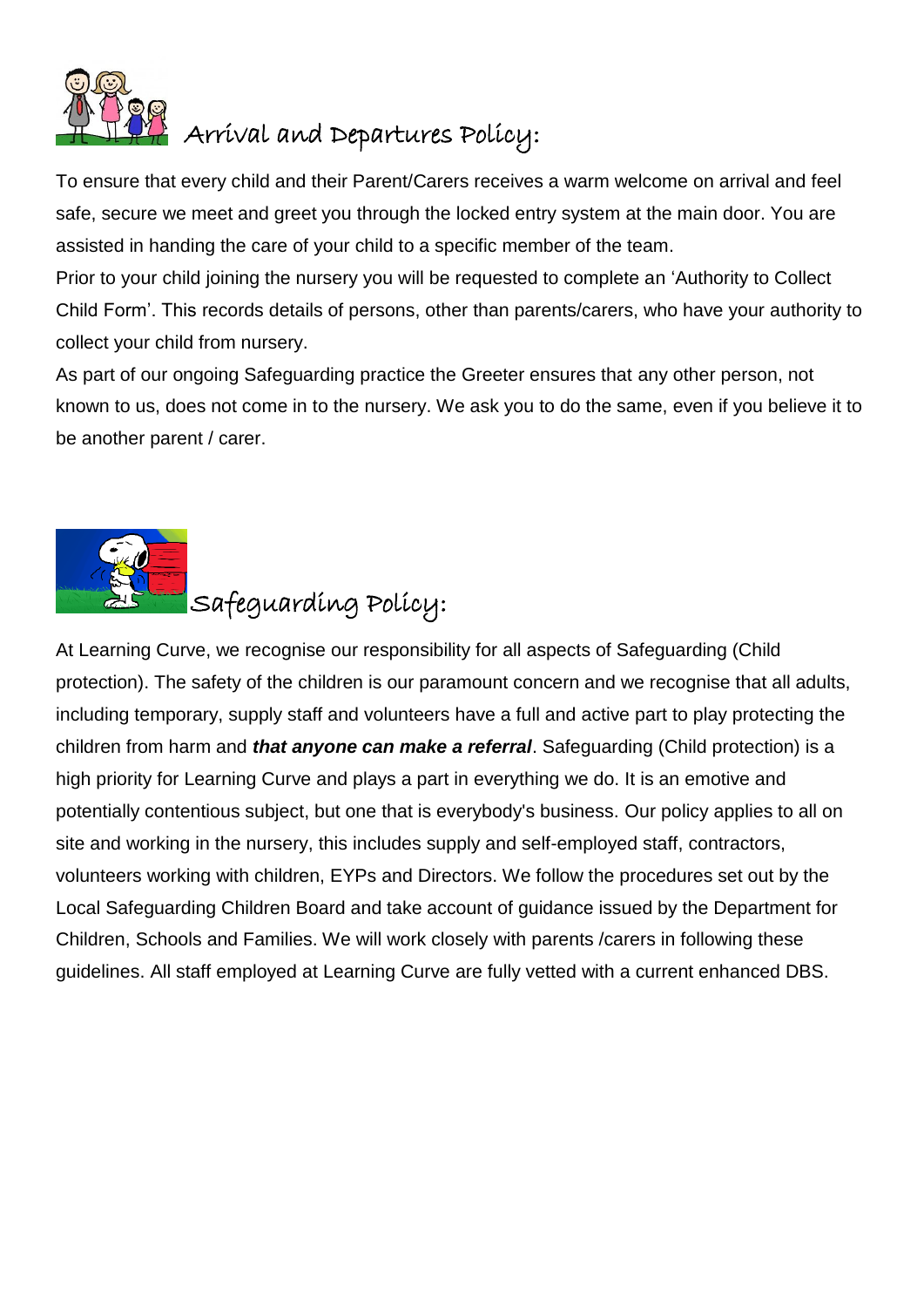# **Positive Behaviour Policy:**

We aim to assist children to behave in socially acceptable ways and to understand the needs and rights of others. All children learn and grow in their understanding of socially appropriate and desirable behaviour. The principles guiding positive behaviour exist within the programme for supporting personal, social and emotional development. The policy is shared with staff, parents/carers and with the children to ensure that all are aware of what is expected from them.

The variety and sequencing of our daily activities builds a comfortable rhythm into our day that provides a knowledge of what to expect which further contributes to supporting positive behaviour. As children work and play, the EYPs encourage

a) respect and care of self, others, and the environment

b) the learning of self-control.



Learning Curve is committed to creating an environment that will value diversity and ensure that children their families and staff from all ethnic, cultural and faith backgrounds have equal opportunities, equal access and are treated with equal concern.

#### **We aim to:**

- o provide a secure environment in which all our children can flourish and all their contributions are valued, this applies to children with Early Support needs.
- o include and value the contribution of all families/carers to our understanding of equality and diversity
- o provide positive non-stereotyping information about gender roles, diverse ethnic and cultural groups and people with disabilities
- o improve our knowledge and understanding of issues of anti-discriminatory practice, promoting equality and valuing diversity; and
- $\circ$  make inclusion a thread that runs through all the activities,
- o positively challenge all discrimination in terms of ethnic, cultural and faith backgrounds
- o acknowledge, promote and celebrate the diversity that exists in our society today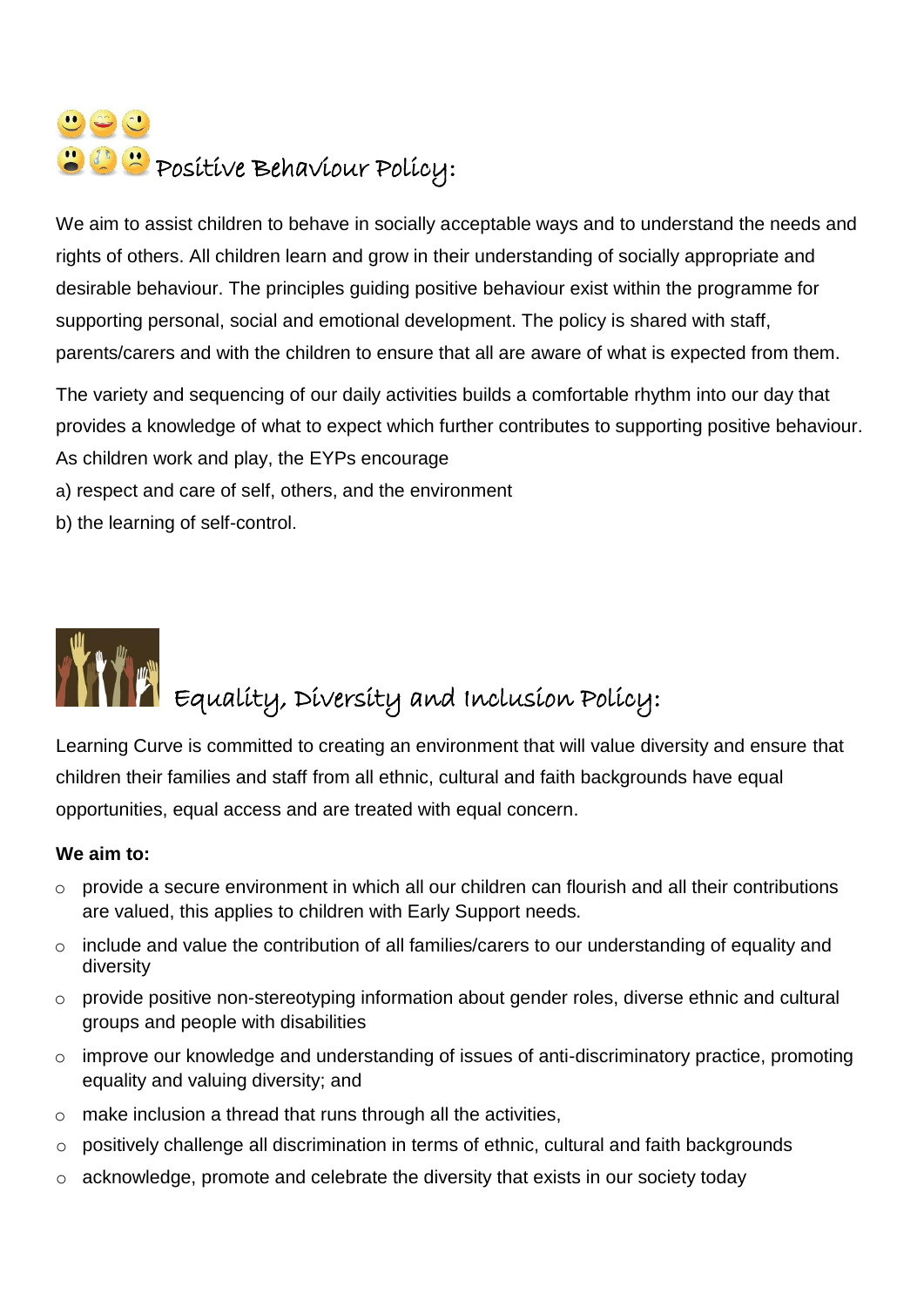**Curriculum:** The curriculum offered in the nursery encourages children to develop positive attitudes about themselves as well as others who are different from them. It encourages the children to empathise with others and to begin developing critical thinking skills.

**Employment:** At Learning Curve posts are advertised and all applicants are judged against explicit and fair criteria. Applicants are welcome from all backgrounds and posts are open to all.

Learning Curve will take action against any discriminatory behaviour either by EYPs or parents/carers. Displaying of openly racist insignia, distribution of racist material, name calling, or threatening behaviour are unacceptable on or around the premises and will be dealt with in the strongest manner.



Prescribed medication, which is clearly labelled for your child, can be administered by the Senior team whilst your child is at nursery. You must complete and sign a Medication Consent Form. This must be handed, together with the drugs/medicines, to the Senior EYP, who will be responsible for the administration of the drugs/medicines. All drugs/medicines are stored as shown on the original container label, in a refrigerator or locked cabinet well away from the children.

A record of drugs /medicine given is made indicating the time, dosage and signed by the EYP administering the dose and witnessed by the Senior. You must sign the medication form to acknowledge the administration of the dose and sign again at the end of the session to confirm you have been informed of your child's last dose of medication. If ongoing medication is required, for example asthma, then a 'Health Care Plan' will be completed for your child and held at the nursery.

If your child becomes ill while at the Nursery, EYPs will make every effort to make the child comfortable. The Senior EYP will contact you to arrange for the child to be collected and, if appropriate, ask permission to administer medicine (infant paracetamol or ibuprofen) in the case of a high temperature.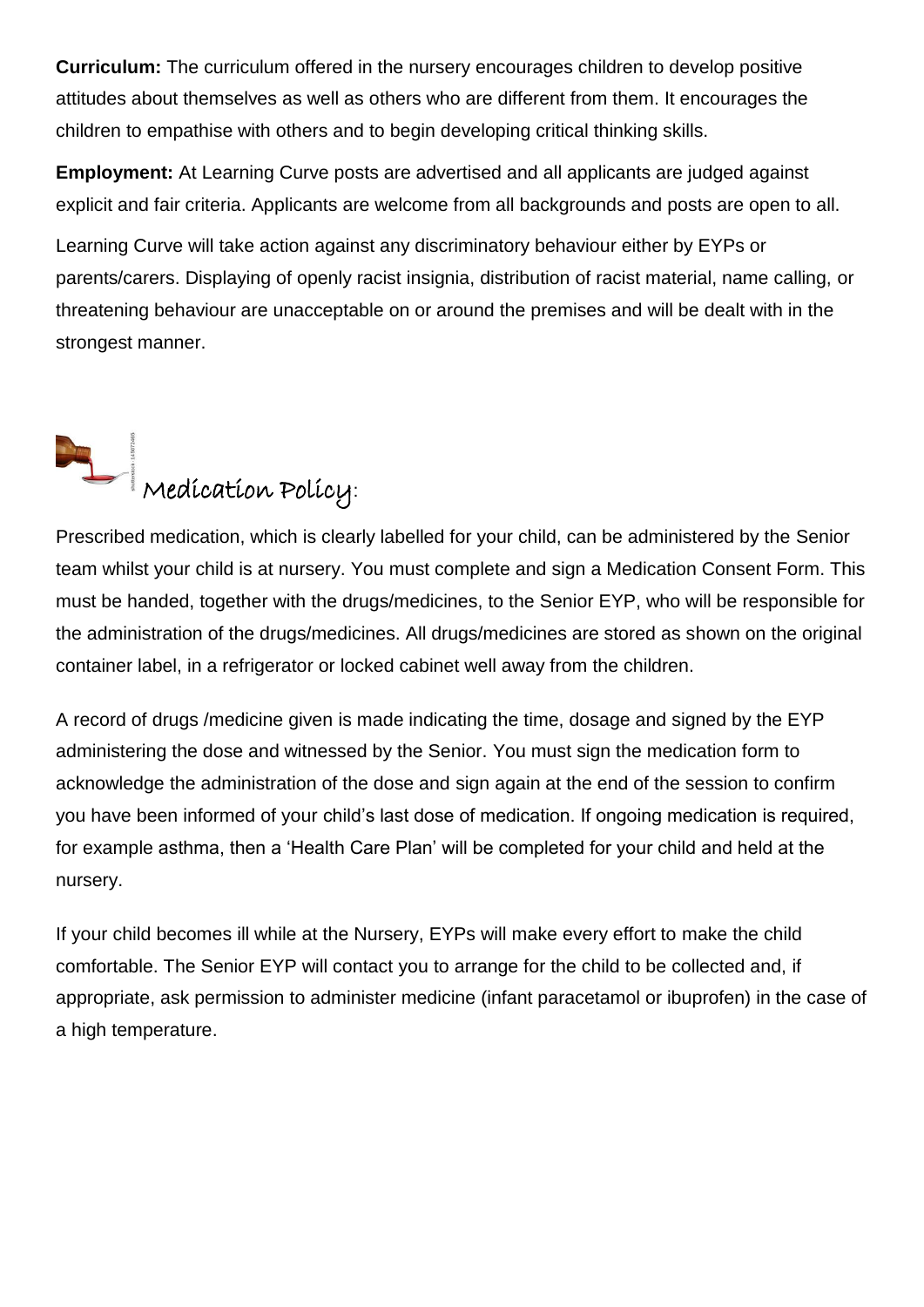

### Food and Drinks Policy:

Learning Curve Day Nursery regards snack and meal times as an important part of the day. Eating represents a social time for children and adults and helps children to learn about healthy eating. We cater for vegetarians, medical preferences, allergies, cultural or religious preferences by providing a bespoke meal for your child.

We ensure that we:

- o ask you about your child's dietary needs including any allergies before they attend nursery.
- o record information about your child's dietary needs and that you sign the record to signify that it is correct.
- o regularly consult you to ensure that our records of your child's dietary needs including any allergies - are up to date.
- o display current information about individual children's dietary needs so that all staff are fully informed about them.
- $\circ$  implement systems to ensure that children receive only food and drink that is consistent with their dietary needs.

# BEVacuation Procedures:

We aim to make children, parents/carers and staff aware of Fire Safety. We have robust fire and evacuation procedure in place **and** have regular checks of firefighting equipment*.* This allows us to minimise the hazards and risks enabling the children to thrive in a healthy and safe environment.

All EYPs in the Nursery are emergency/fire wardens for their own area. They are aware of fire risks in their area and other areas, the location of fire extinguishers and emergency exit doors. Areas are checked daily in accordance with the Fire risk assessment document.

#### **On sighting a fire or suspecting a fire:**

- $\circ$  the fire alarm will sound and the nursery will be evacuated in a planned and safe manner.
- $\circ$  the staff will ensure that the children and adult visitors are out of the building.
- $\circ$  in a fire/emergency the Senior in charge on that particular day will be in charge of the evacuation.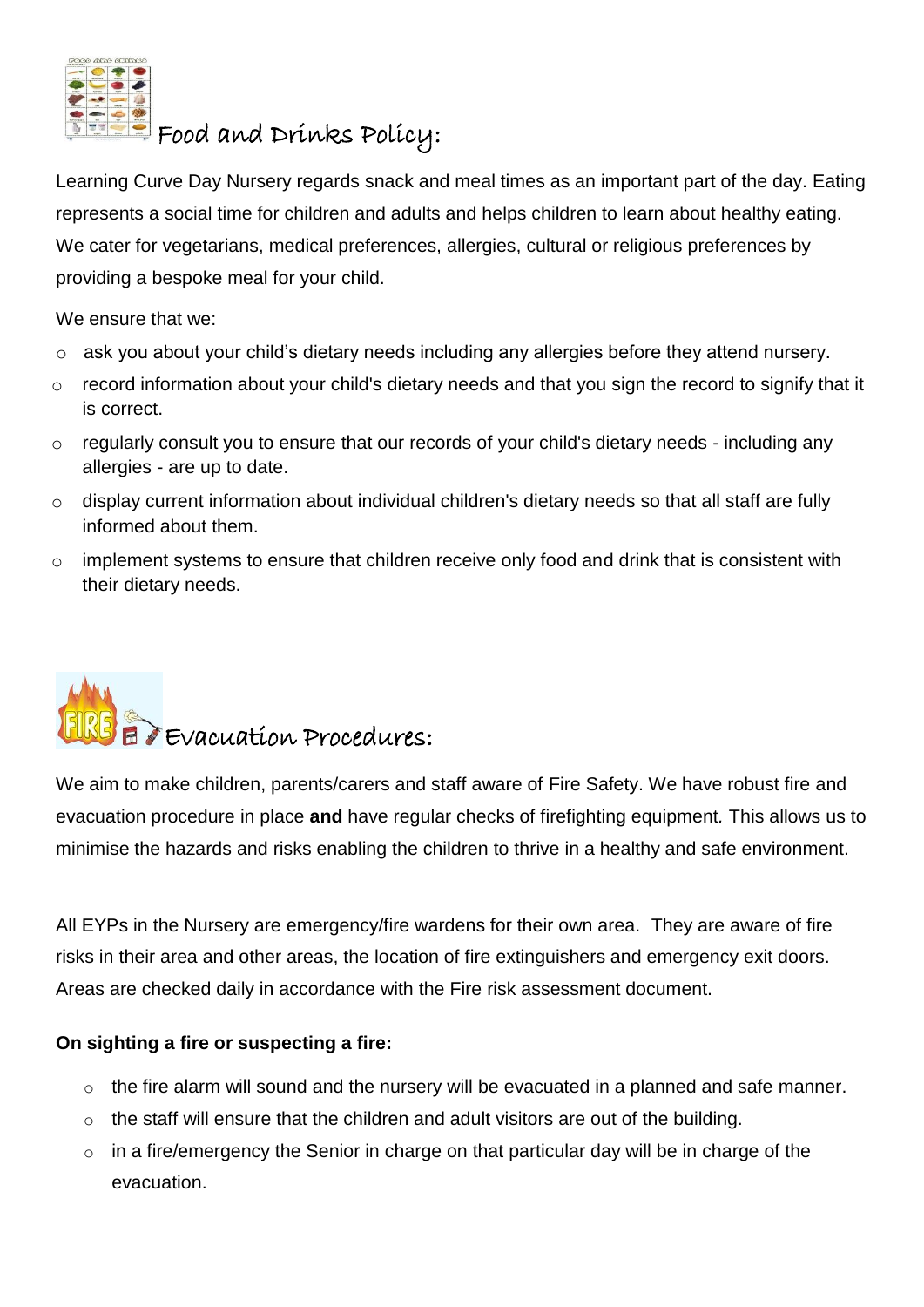o the staff have registers which include all of your child's details, in the unlikely event of the nursery not being safe to use after an evacuation, alternative arrangements will have been made for the children to be taken to a local place of safety. You will be notified of this as soon as possible.



### Late Collection Policy:

Our opening and closing times are detailed in the nursery prospectus. It is our expectation that your child will be collected promptly.

If you know that you are going to be late (due to unforeseen circumstances) you must telephone the nursery to inform us of your expected time of arrival. A late charge will be applied if you are consistently late.



Learning Curve has a no smoking policy in all nurseries. Parents/carers, staff and visitors are asked not to smoke in or around the grounds of the Nursery.



If any details you originally gave the nursery on registration change throughout the year, please pass them on to the Manager so that your child's records are updated accordingly.